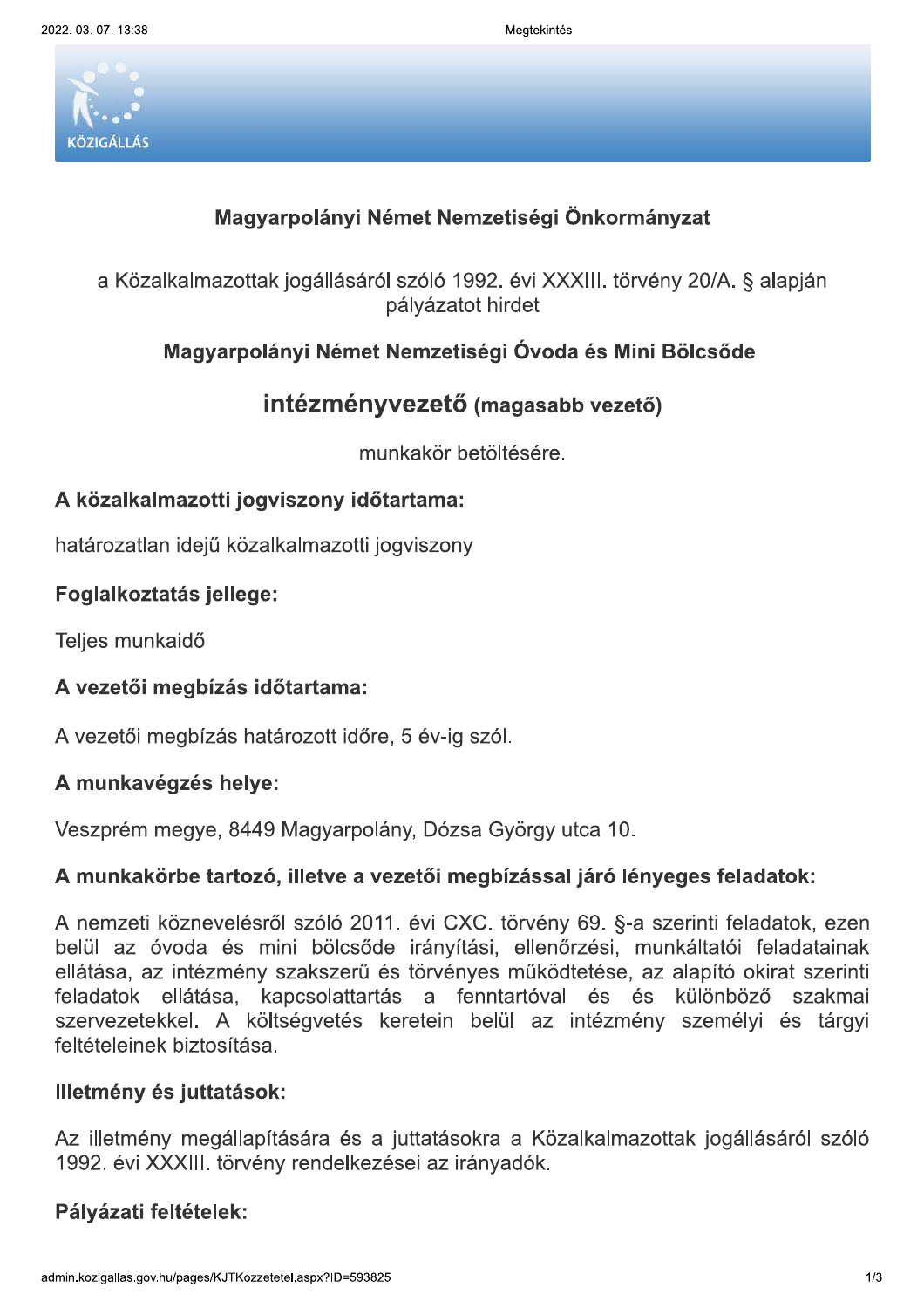### gtekintes

- dagogus, pedagogus-szakvizsga kereteben szerzett intezmenyvezetői szakkepzettség,
- legalabb negy ev pedagogus-munkakorben, vagy heti tiz tahora vagy foglalkozas megtartasara vonatkozo oraadol megbizas ellatasa soran szerzett
- <sup>2022. 03. 07. 13:38</sup><br>
 Főiskola, óvodaped<br>
intézményvezetői s:<br>
 legalább négy<br>
foglalkozás megtart<br>
szakmai gyakorlat<br>
 a nevelési-c<br>
határozatlan időre,<br>
egyidejűleg pedag<br>
munkaidőre szóló a 2022. 03. 07. 13:38<br>
• Főiskola, óvodaped<br>
intézményvezetői sz<br>
• legalább négy<br>
foglalkozás megtart<br>
szakmai gyakorlat<br>
• a nevelési-o<br>
határozatlan időre,<br>
egyidejűleg pedag<br>
munkaidőre szóló a<br>
• magyar állampolgár<br>
• b velesi-oktatasi intezmenyben pedagogus-munkakorben fennallo, hatarozatlan ldore, teljes munkaldore szolo alkalmazas vagy a megbizassal egyidejuleg pedagogus-munkakorben torteno, hatarozatlan idore teljes munkaidőre szóló alkalmazás<br>magyar állampolgárság intézményvezetői szakképzetts<br>
· legalább négy év pedag<br>
foglalkozás megtartására vona<br>
szakmai gyakorlat<br>
· a nevelési-oktatási inte<br>
határozatlan időre, teljes mun<br>
egyidejűleg pedagógus-munk<br>
munkaidőre szóló alkalmazás
	-
	- $\frac{1}{2}$
	- cselekvokepesseg

t hyelvbol kozepfoku C tipusu altalanos hyelvvizsga,

## A pályázat részeként benyújtandó iratok, igazolások:

- határozatlan időre, teljes munka<br>
egyidejűleg pedagógus-munka<br>
munkaidőre szóló alkalmazás<br>
 magyar állampolgárság<br>
 büntetlen előélet<br>
 cselekvőképesség<br> **A pályázat elbírálásánál előnyt jelent:**<br>
 Német nyelvből közé · büntetlen előélet<br>
· cselekvőképesség<br>
A pályázat elbírálásánál el<br>
· Német nyelvből köz<br>
A pályázat részeként beny<br>
· Szakmai önéletraj<br>
régebbi erkölcsi b<br>
vállalásáról.<br>
· szakmai helyzet<br>
intézmény vezetése<br>
· nyilat trajz, kepzettseget igazolo okiratok masolata, 3 honapnal nem regebbi erkoicsi bizonyitvany, palyazo hyllatkozata a 3 honapos probaldo vállalásáról. A pályázat elbírálásánál eletteket köztelteket köztelteket közteltészeként beny<br>
Czakmai önéletraj<br>
Czakmai önéletraj<br>
Czakmai önéletraj<br>
Czakmai önéletraj<br>
Czakmai helyzet<br>
Czakmai helyzet<br>
Czakmai helyzet<br>
Czakmai helyze
	- iyzetelemzesre epulo, fejlesztesi elkepzeleseket tartalmazo az intezmeny vezetesere vonatkozo vezetesi program
	- hyilatkozat, nogy a palyazati anyagot a palyazat elbiralasaban resztvevok megismernetik,abba betekinthethek

## A munkakör betölthetőségének időpontja:

A munkakor a palyazatok elbiralasat kovetoen azonnal betoltheto.

# A <mark>palyazat benyujtasanak hatarideje:</mark> 2022. aprilis 30.

A palyazati kiirassal kapcsolatosan tovabbi informaciot Grober Andrea hyujt, a +36304749893 -os telefonszamon.

- A munkakör a pályázatok elbírálását követően azonnal betöl<br> **A pályázat benyújtásának határideje:** 2022. április 30.<br>
A pályázati kiírással kapcsolatosan további információt<br>
+36304749893 -os telefonszámon.<br> **A pályázatok** t Nemzetisegi Onkormanyzat cimere torteno megkuldesevel (8449 Magyarpolany, Dozsa Gyorgy utca 6. ). Kerjuk a boritekon feltuntetni a palyazati adatbazisban szerepio azonosíto szamot: M.193-2/2022 , valamint a munkakor megnevezeset: Intezmenyvezeto.<br>———————————————————— +36304749893 -os telefonszámon.<br>
A pályázatok benyújtásának módja:<br>
• Postai úton, a pályázatnak a Magya<br>
Önkormányzat címére történő megl<br>
György utca 6. ). Kérjük a borítékor<br>
szereplő azonosító számot: M.193-<br>
megnevezé
	- ktronikus uton Grober Andrea einok reszere a groberandreaz $8@$ gmail.com E-mail cimen keresztül
	- Szemelyesen: Grober Andrea, Veszprem megye, 8449 Magyarpolany, Dozsa Gyorgy utca b. .

# **A palyazat elbiralasanak hatarideje:** 2022. majus 31.

## A pályázati kiírás további közzétételének helye, ideje: